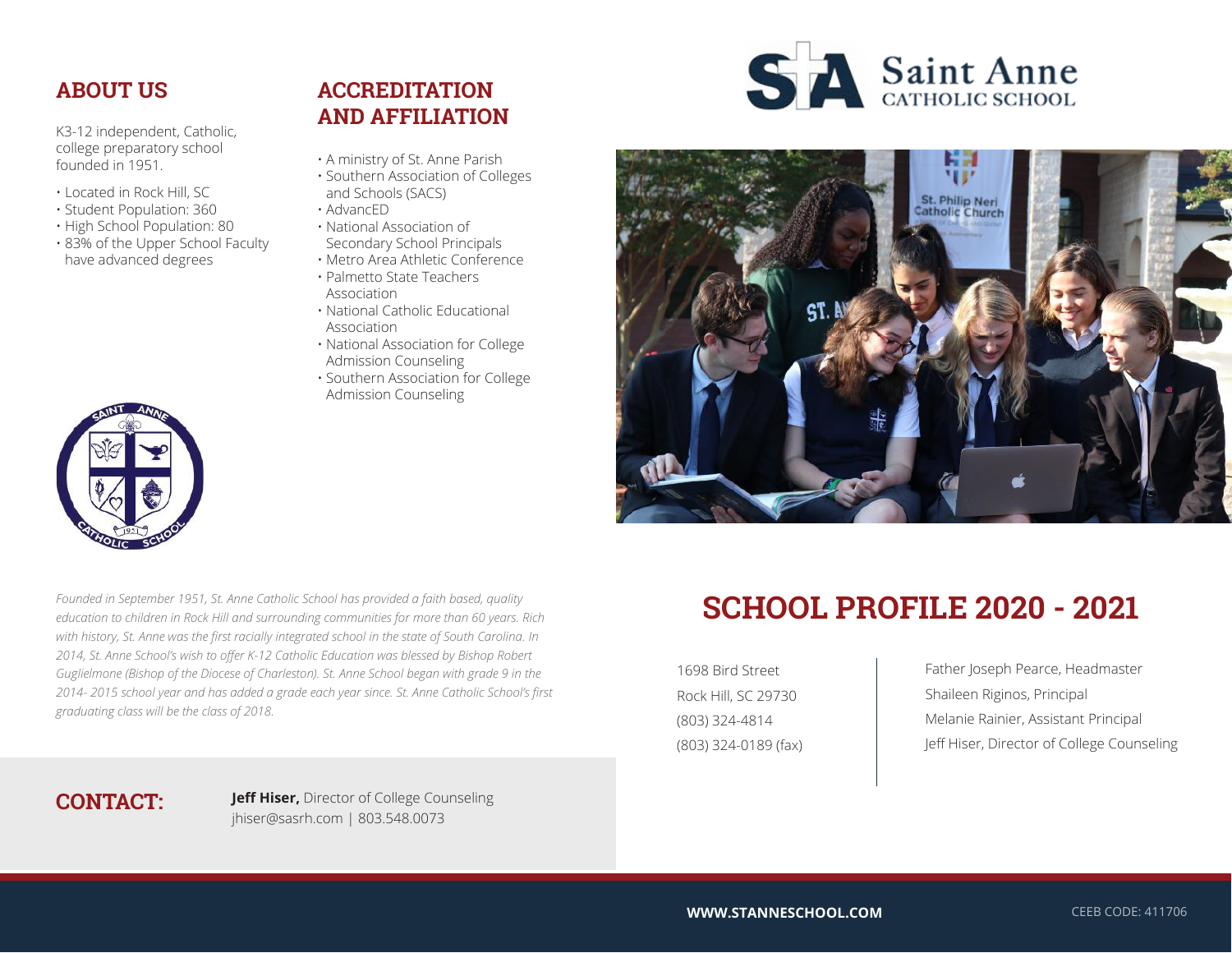



**Anderson University Appalachian State University Arcadia University Assumption College Bard College Barnard College Barry University Becker College Bellarmine University Belmont Abbey College Berry College Boston College Case Western Reserve University Central Piedmont Community College**

# **Recent College Acceptances**

**Christopher Newport University Coastal Carolina University Clemson University Coker College College of Charleston Colorado State University Creighton University Davidson College Dean College Depaul University Elmira College Elon University Emmanuel College Fairleigh Dickinson University Franklin Pierce University Flagler College Fordham University Francis Marion University Furman University Georgetown College Greensboro College Hampden-Sydney College Hanover College High Point University Hilbert College Hood College Keuka College Lander University Loyola University Maryland Loyola University New Orleans Lynn University Manchester University Maryville College Mercer University Merrimack College New England College North Carolina State University Old Dominion University Paul Smith's College Presbyterian College**

**Queens University Rhodes College Roanoke College Rollins College Saint Leo University Sarah Lawrence College Savannah College of Art and Design Sewanee: The University of the South Susquehanna University Southern Wesleyan University St. Andrews University Stetson University The Citadel Trinity University Unity College University of Arizona University of Dayton University of Georgia University of Glasgow University of Maine, Farmington University of Maine, Fort Kent University of Maine, Presque Isle University of North Carolina, Chapel Hill University of North Carolina, Charlotte University of North Carolina, Greensboro University of Miami University of New Mexico University of Notre Dame University of South Carolina University of South Carolina, Aiken University of South Carolina, Beaufort University of South Carolina, Upstate University of Tampa University of Virginia Valdosta State University Wake Forest University Washington & Jefferson College Washington & Lee University Washington State University Wells College Wingate University Winthrop University Wofford College Xavier University York Technical College**